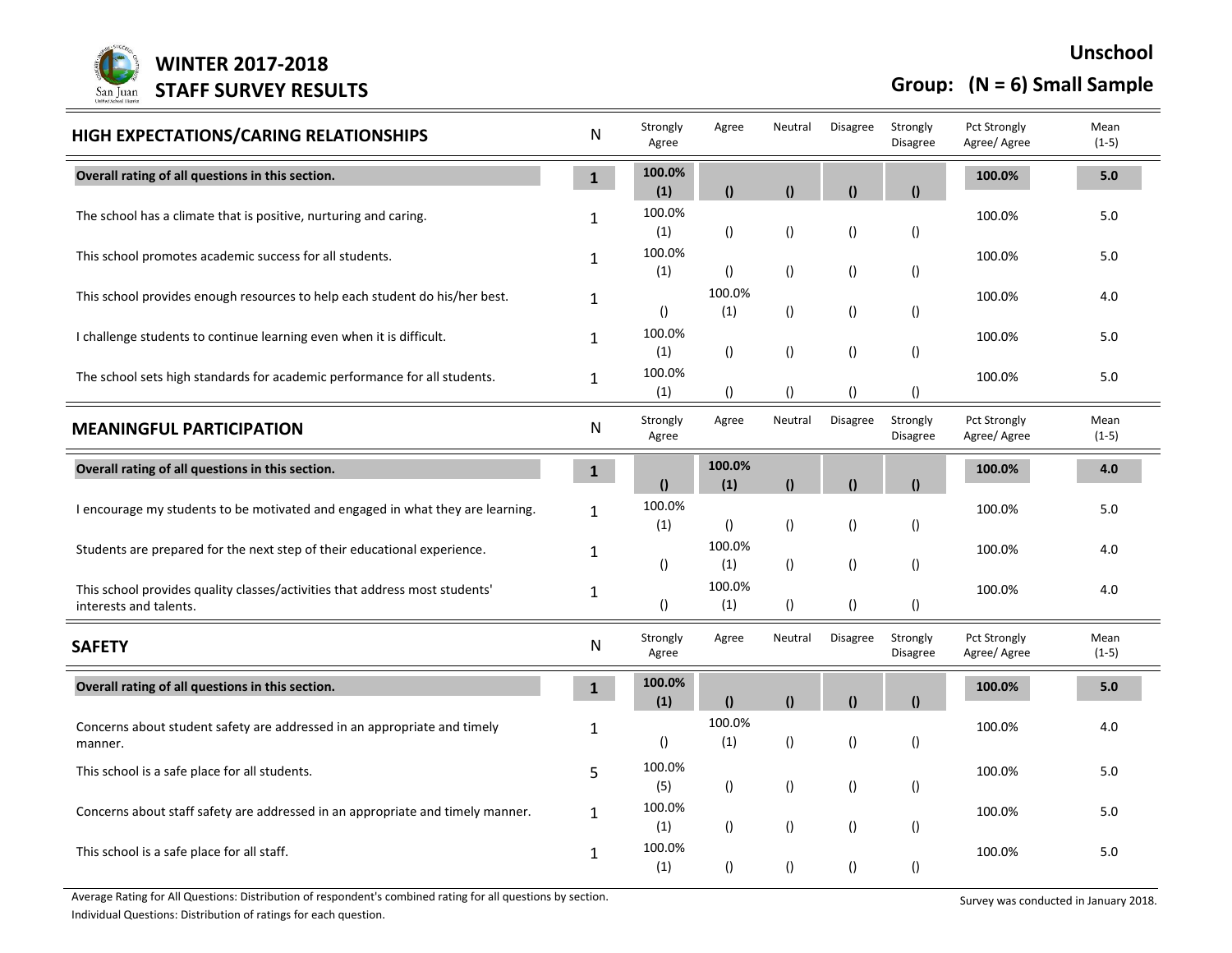

**Unschool WINTER 2017-2018 Group: (N = 6) Small Sample**

| <b>SCHOOL CULTURE</b>                                                                                         | N              | Strongly<br>Agree | Agree            | Neutral          | Disagree         | Strongly<br>Disagree        | <b>Pct Strongly</b><br>Agree/ Agree | Mean<br>$(1-5)$ |
|---------------------------------------------------------------------------------------------------------------|----------------|-------------------|------------------|------------------|------------------|-----------------------------|-------------------------------------|-----------------|
| Overall rating of all questions in this section.                                                              | $6\phantom{1}$ | 83.3%<br>(5)      | 16.7%<br>(1)     | $\theta$         | $\mathbf{0}$     | $\Omega$                    | 100.0%                              | 4.0             |
| The students at this school feel like they are part of the school community.                                  | 1              | $\left( \right)$  | 100.0%<br>(1)    | $\left( \right)$ | $\left(\right)$  | $\left( \right)$            | 100.0%                              | 4.0             |
| The school fosters an appreciation of student diversity and respect for each<br>other.                        | 1              | $\left( \right)$  | 100.0%<br>(1)    | $\left( \right)$ | $\left( \right)$ | $\left( \right)$            | 100.0%                              | 4.0             |
| People are respectful to others at this school.                                                               | $\mathbf{1}$   | 100.0%<br>(1)     | $\left( \right)$ | $\left( \right)$ | $\left( \right)$ | $\theta$                    | 100.0%                              | 5.0             |
| <b>SCHOOL DECISION MAKING</b>                                                                                 | N              | Strongly<br>Agree | Agree            | Neutral          | Disagree         | Strongly<br><b>Disagree</b> | <b>Pct Strongly</b><br>Agree/ Agree | Mean<br>$(1-5)$ |
| Overall rating of all questions in this section.                                                              | $\mathbf{1}$   | 100.0%<br>(1)     | $\theta$         | $\theta$         | $\mathbf{0}$     | $\Omega$                    | 100.0%                              | 5.0             |
| The principal and staff listen to concerns of other staff members about issues.                               | 1              | 100.0%<br>(1)     | $\left( \right)$ | $\left( \right)$ | $\left( \right)$ | $\left( \right)$            | 100.0%                              | 5.0             |
| I feel welcome to attend meetings where discussions and decisions occur about<br>school programs and funding. | $\mathbf{1}$   | 100.0%<br>(1)     | $\left( \right)$ | $\left( \right)$ | $\left( \right)$ | $\left( \right)$            | 100.0%                              | 5.0             |
| This school actively seeks the input of staff before making important decisions.                              | 1              | ()                | 100.0%<br>(1)    | ()               | $\left( \right)$ | $\left( \right)$            | 100.0%                              | 4.0             |
| This school offers me opportunties to have a role in leadership, committees, SSC,<br>etc.                     | $\mathbf{1}$   | 100.0%<br>(1)     | $\left( \right)$ | $\left( \right)$ | $\left(\right)$  | $\left( \right)$            | 100.0%                              | 5.0             |
| <b>COMMUNICATION</b>                                                                                          | ${\sf N}$      | Strongly<br>Agree | Agree            | Neutral          | <b>Disagree</b>  | Strongly<br>Disagree        | Pct Strongly<br>Agree/ Agree        | Mean<br>$(1-5)$ |
| Overall rating of all questions in this section.                                                              | $\mathbf{1}$   | 100.0%<br>(1)     | $\mathbf{r}$     | $\theta$         | $\mathbf{0}$     | $\mathbf{r}$                | 100.0%                              | 5.0             |
| I receive information about upcoming events and important information about<br>the school.                    | 1              | 100.0%<br>(1)     | $\left( \right)$ | $\left( \right)$ | $\left( \right)$ | ()                          | 100.0%                              | 5.0             |
| I receive information about upcoming events and important information about<br>the school district.           | 1              | 100.0%<br>(1)     | ()               | ()               | $\left( \right)$ | ()                          | 100.0%                              | 5.0             |